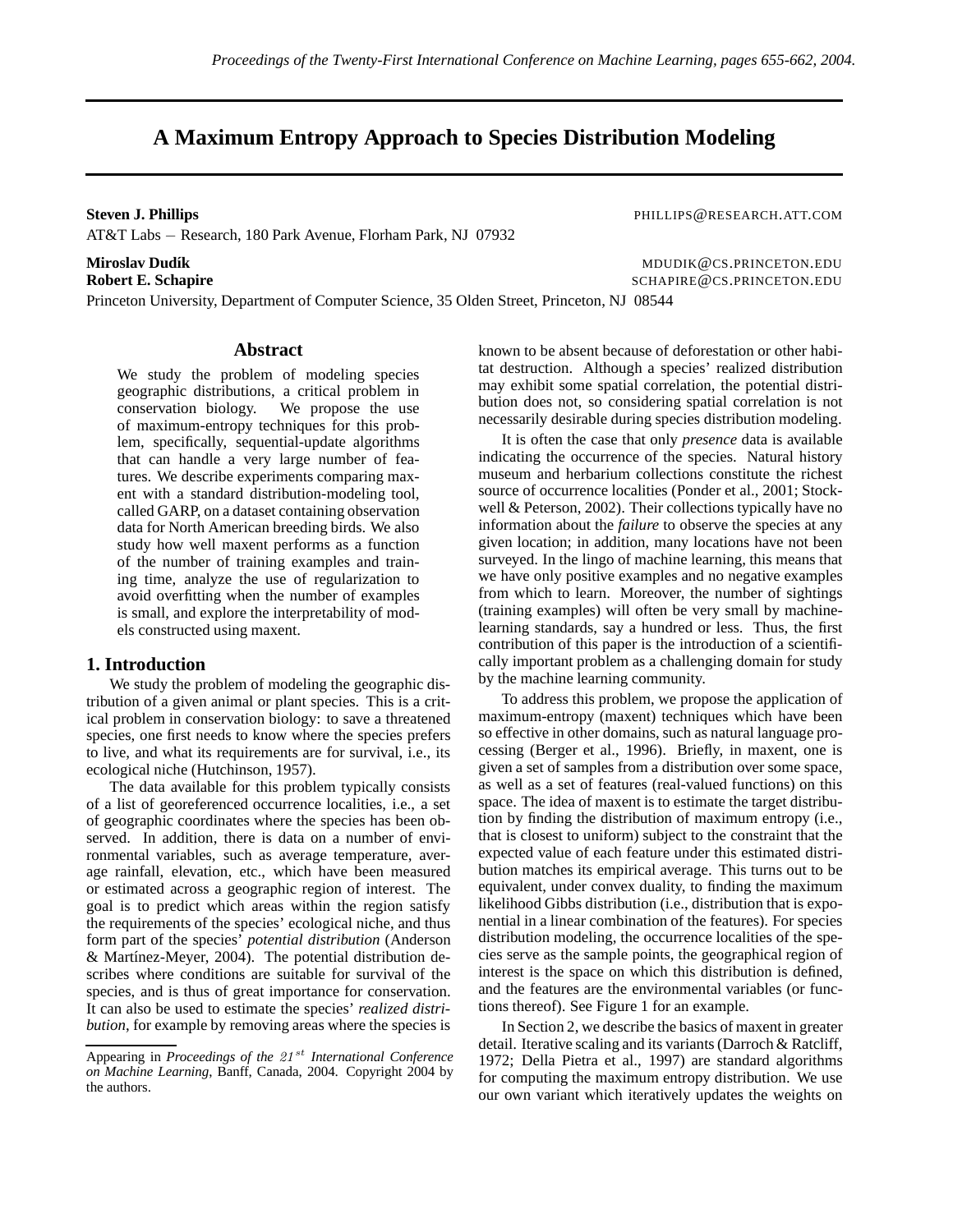

Figure 1. Left to right: Yellow-throated Vireo training localities from the first random partition, an example environmental variable (annual average temperature, higher values in red), maxent prediction using linear, quadratic and product features, and GARP prediction. Prediction strength is shown as white (weakest) to red (strongest); reds could be interpreted as suitable conditions for the species.

features sequentially (one by one) rather than in parallel (all at once), along the lines of Collins, Schapire and Singer (2002). This sequential approach is analogous to AdaBoost which modifies the weight of a single "feature" (usually called a base or weak classifier in that context) on each round. As in boosting, this approach allows us to use very large feature spaces.

One would intuitively expect an oversize feature space to be a problem for generalization since it increases the possibility of overfitting, leading others to use feature selection for maxent (Berger et al., 1996). We instead use a regularization approach, introduced in a companion theoretical paper (Dudík et al., 2004), which allows one to prove bounds on the performance of maxent using finite data, even when the number of features is very large or even uncountably infinite. Here we investigate in detail the practical efficacy of the technique for species distribution modeling. We also describe a numerical acceleration method that speeds up learning.

In Section 3, we describe an extensive set of experiments we conducted comparing maxent to a widely used existing distribution modeling algorithm; results of the experiments are described in Section 4. Quite a number of approaches have been suggested for species distribution modeling including neural nets, genetic algorithms, generalized linear models, generalized additive models, bioclimatic envelopes and more; see Elith (2002) for a comparison. From these, we selected the Genetic Algorithm for Ruleset Prediction (GARP) (Stockwell & Noble, 1992; Stockwell & Peters, 1999), because it has seen widespread recent use to study diverse topics such as global warming (Thomas et al., 2004), infectious diseases (Peterson & Shaw, 2003) and invasive species (Peterson & Robins, 2003); many further applications are cited in these references. GARP was also selected because it is one of the few methods available that does not require absence data (negative examples).

We compare GARP and maxent using data derived from the North American Breeding Bird Survey (BBS) (Sauer et al., 2001), an extensive dataset consisting of thousands of occurrence localities for North American birds and used previously for species distribution modeling, in particular for evaluating GARP (Peterson, 2001). The comparison suggests that maxent methods hold great promise for species distribution modeling, often achieving substantially superior performance in controlled experiments relative to GARP. In addition to comparisons with GARP, we performed experiments testing: (1) the per-

formance of maxent as a function of the number of sample points available, so as to determine the all important question of how much data is enough; (2) the effectiveness of regularization to avoid overfitting on small sample sizes; and (3) the effectiveness of our numerical acceleration methods.

Lastly, it is desirable for a species distribution model to allow interpretation to deduce the most important limiting factors for the species. A noted limitation of GARP is the difficulty of interpreting its models (Elith, 2002). We show how the models generated by maxent can be put into a form that is easily understandable and interpretable by humans.

## **2. The Maximum Entropy Approach**

In this section, we describe our approach to modeling species distributions. As explained above, we are given a space X representing some geographic region of interest. Typically,  $X$  is a set of discrete grid cells; here we only assume that  $X$  is finite. We also are given a set of points  $x_1, \ldots, x_m$  in X, each representing a locality where the species has been observed and recorded. Finally, we are provided with a set of environmental variables defined on X, such as precipitation, elevation, etc.

Given these ingredients, our goal is to estimate the range of the given species. In this paper, we formalize this rather vague goal within a probabilistic framework. Although this will inevitably involve simplifying assumptions, what we gain will be a language for defining the problem with mathematical precision as well as a sensible approach for applying machine learning.

Unlike others who have studied this problem, we adopt the view that the localities  $x_1, \ldots, x_m$  were selected independently from  $X$  according to some unknown probability distribution  $\pi$ , and that our goal is to estimate  $\pi$ . At the foundation of our approach is the premise that the distribution  $\pi$  (or a thresholded version of it) coincides with the biologists' concept of the species' potential distribution. Superficially, this is not unreasonable, although it does ignore the fact that some localities are more likely to have been visited than others. The distribution  $\pi$  may therefore exhibit sampling bias, and will be weighted towards areas and environmental conditions that have been better sampled, for example because they are more accessible.

That being said, the problem becomes one of *density estimation*: given  $x_1, \ldots, x_m$  chosen independently from some unknown distribution  $\pi$ , we must construct a distribution  $\hat{\pi}$  that approximates  $\pi$ .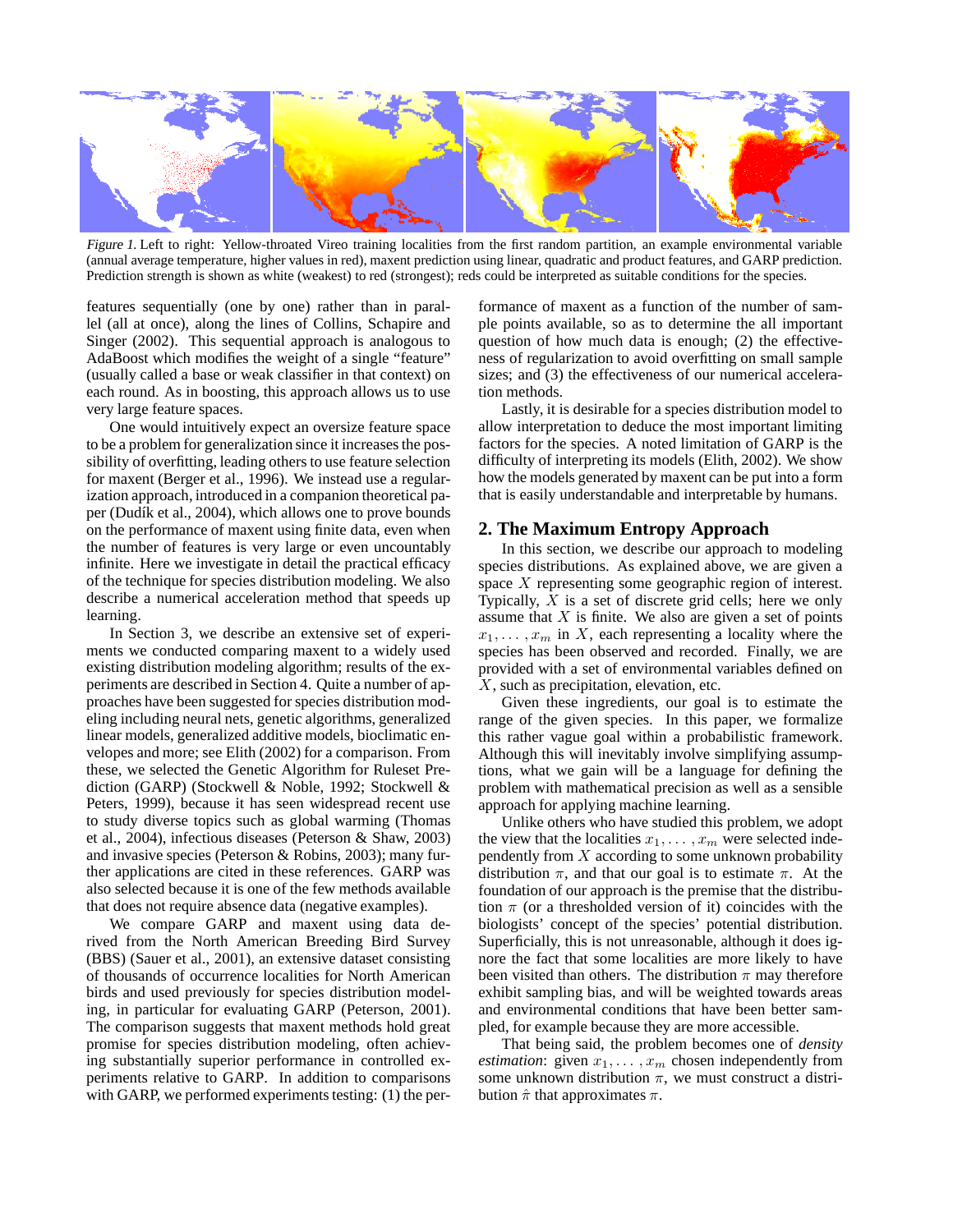| Common name           | Abbreviation | # examples |
|-----------------------|--------------|------------|
| Gray Vireo            | GV           | 78         |
| Hutton's Vireo        | HV           | 198        |
| Plumbeous Vireo       | <b>PV</b>    | 256        |
| Philadelphia Vireo    | PhV          | 325        |
| Bell's Vireo          | BV           | 419        |
| Cassin's Vireo        | CV.          | 42.4       |
| Blue-headed Vireo     | BhV          | 973        |
| White-eyed Vireo      | WeV          | 1271       |
| Yellow-throated Vireo | YV           | 1611       |
| Loggerhead Shrike     | LS           | 1850       |
| Warbling Vireo        | WV           | 2526       |
| Red-eyed Vireo        | RV           | 2773       |

Table 1. Studied species, with number of presence records

In constructing  $\hat{\pi}$ , we also make use of a given set of *features*  $f_1, \ldots, f_n$  where  $f_j : X \to \mathbb{R}$ . These features might consist of the raw environmental variables, or they might be higher level features derived from them (see Section 3.3). Let  $f$  denote the vector of all  $n$  features.

For any function  $f: X \to \mathbb{R}$ , let  $\pi[f]$  denote its expectation under  $\pi$ . Let  $\tilde{\pi}$  denote the *empirical distribution*, i.e.,  $ilde{\pi}(x) = |\{1 \leq i \leq m : x_i = x\}|/m$ . In general,  $\tilde{\pi}$  may be quite distant, under any reasonable measure, from  $\pi$ . On the other hand, for a given function f, we do expect  $\tilde{\pi}[f]$ , the empirical average of  $f$ , to be rather close to its true expectation  $\pi[f]$ . It is natural, therefore, to seek an approximation  $\hat{\pi}$  under which  $f_j$ 's expectation is equal (or at least very close) to  $\tilde{\pi}[f_i]$  for every  $f_i$ . There will typically be many distributions satisfying these constraints. The *maximum entropy principle* suggests that, from among all distributions satisfying these constraints, we choose the one of maximum entropy, i.e., the one that is closest to uniform. Here, as usual, the entropy of a distribution  $p$  on  $X$  is defined to be  $H(p) = -\sum_{x \in X} p(x) \ln p(x)$ .

Thus, the idea is to estimate  $\pi$  by the distribution  $\hat{\pi}$  of maximum entropy subject to the condition that  $\hat{\pi}[f_j] = \tilde{\pi}[f_j]$  for all features  $f_j$ . Alternatively, we can consider all *Gibbs distributions* of the form  $q_{\lambda}(x) = e^{\lambda \cdot f(x)} / Z_{\lambda}$  where  $Z_{\lambda} = \sum_{x \in X} e^{\lambda \cdot f(x)}$  is a normalizing constant, and  $\lambda \in \mathbb{R}^n$ . Then, following Della Pietra, Della Pietra and Lafferty (1997), it can be proved that the maxent distribution described above is the same as the maximum likelihood Gibbs distribution, i.e., the distribution  $q_{\lambda}$  that minimizes  $RE(\tilde{\pi} \parallel q_{\lambda})$  where  $RE(p || q) = \sum_{x \in X} p(x) \ln(p(x)/q(x))$  denotes *relative entropy* or *Kullback-Leibler divergence*. Note that the negative log likelihood  $\tilde{\pi}[-\ln(q_{\lambda})]$  (also called log loss) only differs from  $RE(\tilde{\pi} \parallel q_{\lambda})$  by the constant  $H(\tilde{\pi})$ ; we therefore use the two interchangeably as objective functions.

## **2.1. A sequential-update algorithm**

There are a number of algorithms for finding the maxent distribution, especially iterative scaling and its variants (Darroch & Ratcliff, 1972; Della Pietra et al., 1997) as well as the gradient and second-order descent methods (Malouf, 2002; Salakhutdinov et al., 2003). In this paper, we used a sequential-update algorithm that modifies one weight  $\lambda_j$  at a time, as explored by Collins, Schapire and Singer (2002) in a similar setting. We chose this

coordinate-wise descent procedure since it is easily applicable when the number of features is very large (or infinite).

Specifically, our very simple algorithm works as follows. Assume without loss of generality that each feature  $f_j$  is bounded in [0, 1]. On each of a sequence of rounds, we choose the feature  $f_j$  to update for which  $RE(\tilde{\pi}[f_j] \parallel q_{\lambda}[f_j])$  is maximized, where  $\lambda$  is the current weight vector (and where  $RE(p || q)$ , for  $p, q \in \mathbb{R}$ , is binary relative entropy). We next update  $\lambda_j \leftarrow \lambda_j + \alpha$  where

$$
\alpha = \ln\left(\frac{\tilde{\pi}[f_j](1 - q_{\lambda}[f_j])}{(1 - \tilde{\pi}[f_j])q_{\lambda}[f_j]}\right). \tag{1}
$$

The output distribution  $\hat{\pi}$  is the one defined by the computed weights, i.e.,  $q_{\lambda}$ . Essentially, this algorithm works by altering one weight  $\lambda_i$  at a time so as to greedily maximize the likelihood (or an approximation thereof). This procedure is guaranteed to converge to the optimal maximum entropy distribution. The derivation of this algorithm, along with its proof of convergence are given in a companion paper (Dudík et al., 2004) and are based on techniques explained by Della Pietra, Della Pietra and Lafferty (1997) as well as Collins, Schapire and Singer (2002).

To accelerate convergence, we do a line search in each iteration: evaluate the log loss when  $\lambda_j$  is incremented by  $2^i\alpha$  for  $i = 0, 1, \dots$  in turn, and choose the last i before the log loss decreases. This is similar to line search methods described in (Minka, 2001).

## **2.2. Regularization**

The basic approach described above computes the maximum entropy distribution  $\hat{\pi}$  for which  $\hat{\pi}[f_j] = \tilde{\pi}[f_j]$ . However, we do not expect  $\tilde{\pi}[f_i]$  to be *equal* to  $\pi[f_i]$  but only close to it. Therefore, in keeping with our motivation, we can soften these constraints to have the form

$$
|\hat{\pi}[f_j] - \tilde{\pi}[f_j]| \le \beta_j \tag{2}
$$

where  $\beta_i$  is an estimate of how close  $\tilde{\pi}[f_i]$ , being an empirical average, must be to its true expectation  $\pi[f_i]$ . Maximizing entropy subject to Eq. (2) turns out to be equivalent to finding the Gibbs distribution  $\hat{\pi} = q_{\lambda}$  which minimizes

$$
RE(\tilde{\pi} \parallel q_{\lambda}) + \sum_{j} \beta_{j} |\lambda_{j}|.
$$
 (3)

In other words, this approach is equivalent to maximizing the likelihood of the sought after Gibbs distribution with (weighted)  $\ell_1$ -regularization. This form of regularization also makes sense because the number of training examples needed to approximate the "best" Gibbs distribution can be bounded when the  $\ell_1$ -norm of the weight vector  $\lambda$ is bounded. (See (Dudík et al., 2004) for details.) In a Bayesian framework, Eq. (3) corresponds to a negative log posterior given a Laplace prior. Other priors studied for maxent are Gaussian (Chen & Rosenfeld, 2000) and exponential (Goodman, 2003). Laplace priors have been studied in the context of neural networks by Williams (1995).

The regularized formulation can be solved using a simple modification of the above algorithm. On each round, a feature  $f_i$  and value  $\alpha$  are chosen so as to maximize the change in (an approximation of) the regularized objective function in Eq. (3). This works out to be

$$
-\alpha \tilde{\pi}[f_j] + \ln(1 + (e^{\alpha} - 1)q_{\lambda}[f_j]) + \beta_j(|\lambda_j + \alpha| - |\lambda_j|).
$$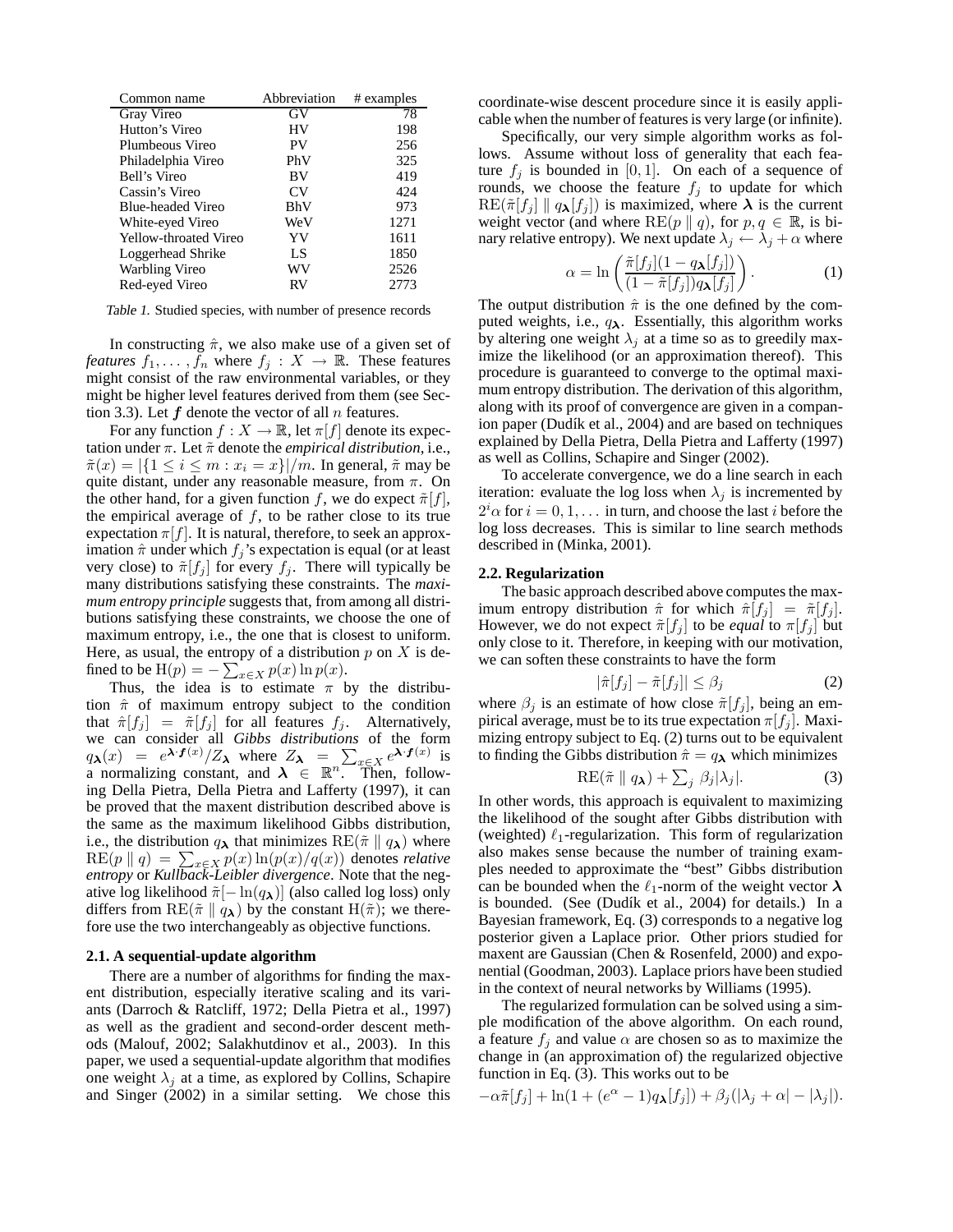|           | GARP threshold $= 1$ |       |       |       | GARP threshold $= 10$ |             |       |       |       |       |       |             |
|-----------|----------------------|-------|-------|-------|-----------------------|-------------|-------|-------|-------|-------|-------|-------------|
| Bird      | Area                 | L     | LQ    | LQP   | т                     | <b>GARP</b> | Area  |       | LO    | LQP   | T     | <b>GARP</b> |
| GV        | 0.307                | 0.000 | 0.000 | 0.000 | 0.003                 | 0.000       | 0.144 | 0.046 | 0.079 | 0.018 | 0.079 | 0.085       |
| HV        | 0.595                | 0.028 | 0.003 | 0.004 | 0.000                 | 0.000       | 0.314 | 0.139 | 0.019 | 0.030 | 0.015 | 0.034       |
| PV        | 0.428                | 0.004 | 0.005 | 0.002 | 0.006                 | 0.003       | 0.149 | 0.063 | 0.030 | 0.036 | 0.027 | 0.067       |
| PhV       | 0.545                | 0.096 | 0.000 | 0.000 | 0.004                 | 0.000       | 0.199 | 0.423 | 0.036 | 0.034 | 0.055 | 0.069       |
| BV        | 0.668                | 0.000 | 0.000 | 0.000 | 0.000                 | 0.000       | 0.301 | 0.036 | 0.010 | 0.004 | 0.012 | 0.048       |
| <b>CV</b> | 0.430                | 0.060 | 0.018 | 0.008 | 0.015                 | 0.067       | 0.225 | 0.242 | 0.123 | 0.092 | 0.088 | 0.149       |
| BhV       | 0.563                | 0.060 | 0.006 | 0.005 | 0.008                 | 0.009       | 0.226 | 0.336 | 0.122 | 0.103 | 0.086 | 0.110       |
| WeV       | 0.433                | 0.008 | 0.000 | 0.001 | 0.001                 | 0.001       | 0.141 | 0.216 | 0.045 | 0.036 | 0.029 | 0.067       |
| YV        | 0.472                | 0.008 | 0.000 | 0.000 | 0.000                 | 0.005       | 0.201 | 0.306 | 0.049 | 0.043 | 0.040 | 0.086       |
| LS        | 0.724                | 0.005 | 0.000 | 0.000 | 0.001                 | 0.000       | 0.356 | 0.135 | 0.080 | 0.063 | 0.071 | 0.112       |
| WV        | 0.780                | 0.013 | 0.000 | 0.000 | 0.001                 | 0.003       | 0.437 | 0.355 | 0.053 | 0.046 | 0.049 | 0.121       |
| RV        | 0.667                | 0.057 | 0.003 | 0.001 | 0.003                 | 0.006       | 0.326 | 0.250 | 0.104 | 0.084 | 0.074 | 0.109       |
| Avg       | 0.551                | 0.028 | 0.003 | 0.002 | 0.004                 | 0.008       | 0.252 | 0.212 | 0.063 | 0.049 | 0.052 | 0.088       |

Table 2. Omission rates in the equalized area test for GARP threshold of 1 (left) and 10 (right). "Area" column is area of species' potential distribution, as produced by GARP; other predictions are thresholded to give the same predicted area. The predictions analyzed are: maxent with linear (L); linear and quadratic (LQ); linear, quadratic and product (LQP); and threshold (T) features; and GARP.

| Bird       | L     | LQ    | LQP            | T     | GARP  |
|------------|-------|-------|----------------|-------|-------|
| GV         | 0.946 | 0.962 | 0.973          | 0.959 | 0.919 |
| HV         | 0.870 | 0.957 | 0.955          | 0.963 | 0.835 |
| PV         | 0.940 | 0.952 | 0.955          | 0.951 | 0.916 |
| PhV        | 0.775 | 0.937 | 0.941          | 0.934 | 0.888 |
| BV         | 0.857 | 0.932 | 0.936          | 0.937 | 0.840 |
| CV         | 0.846 | 0.916 | 0.929          | 0.924 | 0.831 |
| <b>BhV</b> | 0.789 | 0.910 | 0.916          | 0.919 | 0.862 |
| WeV        | 0.897 | 0.942 | 0.945          | 0.947 | 0.920 |
| YV         | 0.849 | 0.925 | 0.928          | 0.929 | 0.882 |
| LS         | 0.789 | 0.837 | 0.850          | 0.847 | 0.794 |
| WV         | 0.644 | 0.836 | 0.840          | 0.840 | 0.742 |
| RV         | 0.761 | 0.858 | 0.865          | 0.869 | 0.805 |
| Avg        | 0.854 | 0.910 | $\sqrt{0.914}$ | 0.919 | 0.862 |

Table 3. AUC values averaged over 10 random partitions of occurrence localities. Predictions analyzed are as in Table 2.

The maximizing  $\alpha$ , must be either  $-\lambda_j$  or Eq. (1) with  $\tilde{\pi}[f_j]$ replaced by  $\tilde{\pi}[f_j] - \beta_j$  (provided  $\lambda_j + \alpha \geq 0$ ) or  $\tilde{\pi}[f_j] + \beta_j$ (provided  $\lambda_j + \alpha \leq 0$ ). Thus, the best  $\alpha$  (for a given  $f_j$ ) can be computed by trying all three possibilities. Once  $f_i$  and  $\alpha$  have been selected, we only need update  $\lambda_i \leftarrow \lambda_i + \alpha$ . As before, this algorithm can be proved to converge to a solution to the problem described above.

Throughout our study we reduced the  $\beta_j$  to a single regularization parameter  $\beta$  as follows. We expect  $|\pi[f_j] - \tilde{\pi}[f_j]| \approx \sigma[f_j]/\sqrt{m}$ , where  $\sigma[f_j]$  is the standard deviation of  $f_j$  under  $\pi$ . We therefore approximated  $\sigma[f_j]$ by the sample deviation  $\tilde{\sigma}[f_j]$  and used  $\beta_j = \beta \tilde{\sigma}[f_j]/\sqrt{m}$ .

## **3. Experimental Methods**

## **3.1. The Breeding Bird Survey**

The North American Breeding Bird Survey (Sauer et al., 2001) is a data set with a large amount of highquality location data. It is good for a first evaluation of maxent for species distribution modeling, as the generous quantities of data allow for detailed experiments and statistical analyses. It has also been used to demonstrate the utility of GARP (Peterson, 2001). Roadside surveys are conducted on standard routes during the peak of the nesting season. Each route consists of fifty stops located at 0.5 mile intervals. A three-minute count is conducted at each



Figure 2. ROC curves for the first random partition of occurrence localities of the Loggerhead Shrike and the Yellow-throated Vireo. In both cases, maxent with linear features is the lowest curve, GARP is the second lowest, and the remaining three are very close together. Portions of LQ and T curves are obscured by the LQP curve.

stop, during which the observer records all birds heard or seen within 0.25 mile of the stop. Data from all fifty stops are combined to obtain the set of species observed on the route. There are 4161 routes within the region covered by the environmental coverages described below.

#### **3.2. Environmental Variables**

The environmental variables (coverages) use a North American grid with 0.2 degree square cells, and are all included with the GARP distribution, available at http://www.lifemapper.org/desktopgarp. Some coverages are derived from weather station readings during the period 1961 to 1990 (New et al., 1999). Out of these we use annual precipitation, number of wet days, average daily temperature and temperature range. The remaining coverages are derived from a digital elevation model for North America, and consist of elevation, aspect and slope. Each coverage is defined over a 386  $\times$  286 grid, of which 58,065 points have data for all coverages.

## **3.3. Experimental Design**

We chose 12 out of the 421 species included in the Breeding Bird Survey to model, and considered a route to be an occurrence locality for a species if it had a presence record for any year of the survey. The chosen species and the number of routes where each has occurrence localities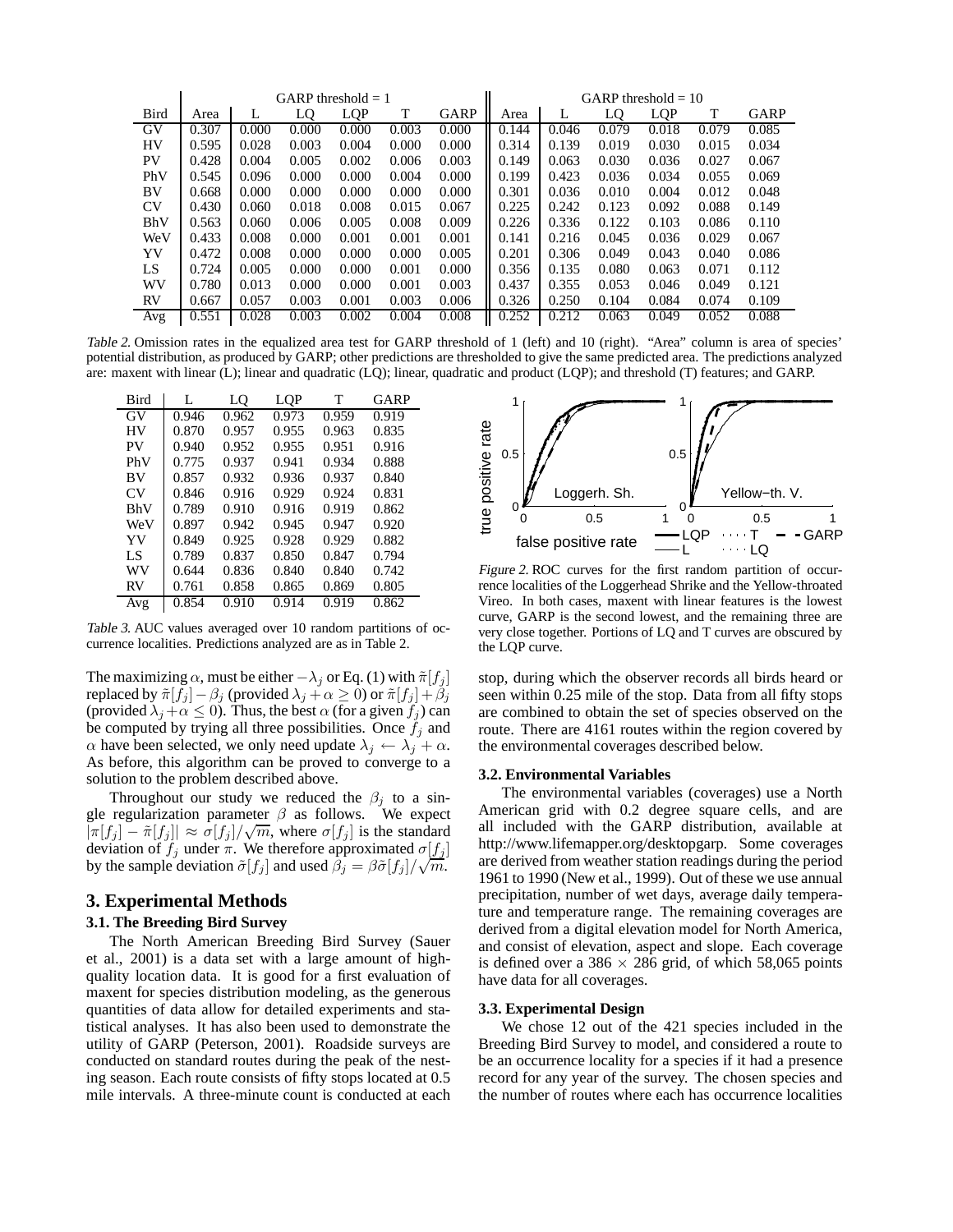are shown in Table 1. The occurrence data was divided into ten random partitions: in each partition, 50% of the occurrence localities were randomly selected for the training set, while the remaining 50% were set aside for testing.

We chose four feature types for maxent to use: the raw environmental variables (*linear* features); squares of environmental variables (*quadratic* features); products of pairs of environmental variables (*product* features); and binary features derived by thresholding environmental variables (*threshold* features). The latter features are equal to one if an environmental variable is above some threshold, and zero otherwise. Use of linear features constrains the mean of the environmental variables in the maxent distribution, linear plus quadratic features constrain the variance, while linear plus quadratic plus product features constrain the covariance of pairs of environmental variables.

On each training set, we ran maxent with four different subsets of the feature types: linear (L); linear and quadratic (LQ); linear, quadratic and product (LQP); and threshold (T). We also ran GARP on each training set.

The output of GARP and maxent have quite different interpretations. Nevertheless, each can be used to (partially) rank all locations according to their habitability. To compare these rankings, we used receiver operating characteristic (ROC) curves. For each of the runs, we calculated the AUC (area under the ROC curve), and determined the average AUC over the ten occurrence data partitions. See Section 3.5 for further discussion of this metric.

The AUC comparison is somewhat biased in maxent's favor, as a continuous prediction will typically have a higher AUC than a discrete prediction. We therefore do a second comparison, where we select operating thresholds for GARP that have been widely used in practice, and compare the algorithms only at those operating points. We call this an "equalized area test", and the details are as follows. We applied two thresholds to each GARP prediction, namely 1 and 10, corresponding to at least one, or all, best-subset models predicting presence (see Section 3.4 for GARP details). These are the most-often used GARP thresholds (Anderson & Martínez-Meyer, 2004). For each of the two resulting predictions, we set thresholds for the maxent models that result in prediction of the same area (geographic extent) as GARP. The predictions, now binary and with the same predicted area, are then simply compared using omission rates (fraction of test localities not predicted present). Again, averages were taken over the 10 random partitions of the occurrence data.

Most applications of species distribution modeling have much less data available than for North American birds. Indeed, species of conservation importance may have extremely few georeferenced locality records, often fewer than 10. To investigate the use of maxent in such limited data settings, we perform experiments using limited subsets of the Breeding Bird data. We selected increasing subsets of training data in each partition, ran all four versions of maxent, and took an average AUC over ten partitions.

In order to determine sensitivity of maxent to the value of  $\beta$  and its interaction with sample size, we varied  $\beta$  and the number of training examples and took an average AUC

over ten partitions for all four versions of maxent. Lastly, to measure the effect of our acceleration method, we performed runs using the first random partition for the Loggerhead Shrike and the Yellow-throated Vireo, both with and without line search for  $\alpha$  (as described in Section 2), and measured the log loss on both training and test data as a function of running time.

#### **3.4. Algorithm implementations**

For the maxent runs, we ran the iterative algorithm described in Section 2 for 500 rounds, or until the change in the objective function on a single round fell below  $10^{-5}$ . For the regularization parameter  $\beta$ , to avoid overfitting the test data, we used the same setting of 0.1 for all feature types, except threshold features for which we used 1.0. In Section 4.4, we describe experiments showing how sensitive our results are to the choice of  $\beta$ .

To reduce the variability inherent in GARP's random search procedure, we made composite GARP predictions using the "best-subsets" procedure (Anderson et al., 2003), as was done in recent applications (Peterson et al., 2003; Raxworthy et al., 2004). We generated 100 binary models, using GARP version 1.1.3 with default parameter values, then eliminated models with more than 5% intrinsic omission (negative prediction of training localities). If at most 10 models remained, they then constituted the best subset; otherwise, we selected the 10 models whose predicted area was closest to the median of the remaining models. The composite prediction gives the number of best-subset models in which each point is predicted suitable (0-10). For Cassin's Vireo, the best subset was empty for most random partitions of occurrence localities, so we increased the intrinsic omission threshold to 10% for that species.

### **3.5. ROC curves**

An ROC curve shows the performance of a classifier whose output depends on a threshold parameter. It plots true positive rate against false positive rate for each threshold. A point  $(x, y)$  indicates that for some threshold, the classifier classifies a fraction  $x$  of negative examples as positive, and a fraction  $y$  of positive examples as positive. The curve is obtained by "joining the dots".

The area under an ROC curve (AUC) has a natural statistical interpretation. Pick a random positive example and a random negative example. The area under the curve is the probability that the classifier correctly orders the two points (with random ordering in the case of ties). A perfect classifier therefore has an AUC of 1. However, to use ROC curves with presence-only data, we must interpret as "negative examples" all grid cells with no occurrence localities, even if they support good environmental conditions for the species. The maximum AUC is therefore less than one (Wiley et al., 2003), and is smaller for wider-ranging species.

## **4. Results**

## **4.1. Equalized Area Test**

The results of the equalized area test are in Table 2. With a threshold of 1, GARP predicts large areas as having suitable conditions for the species, and all algorithms have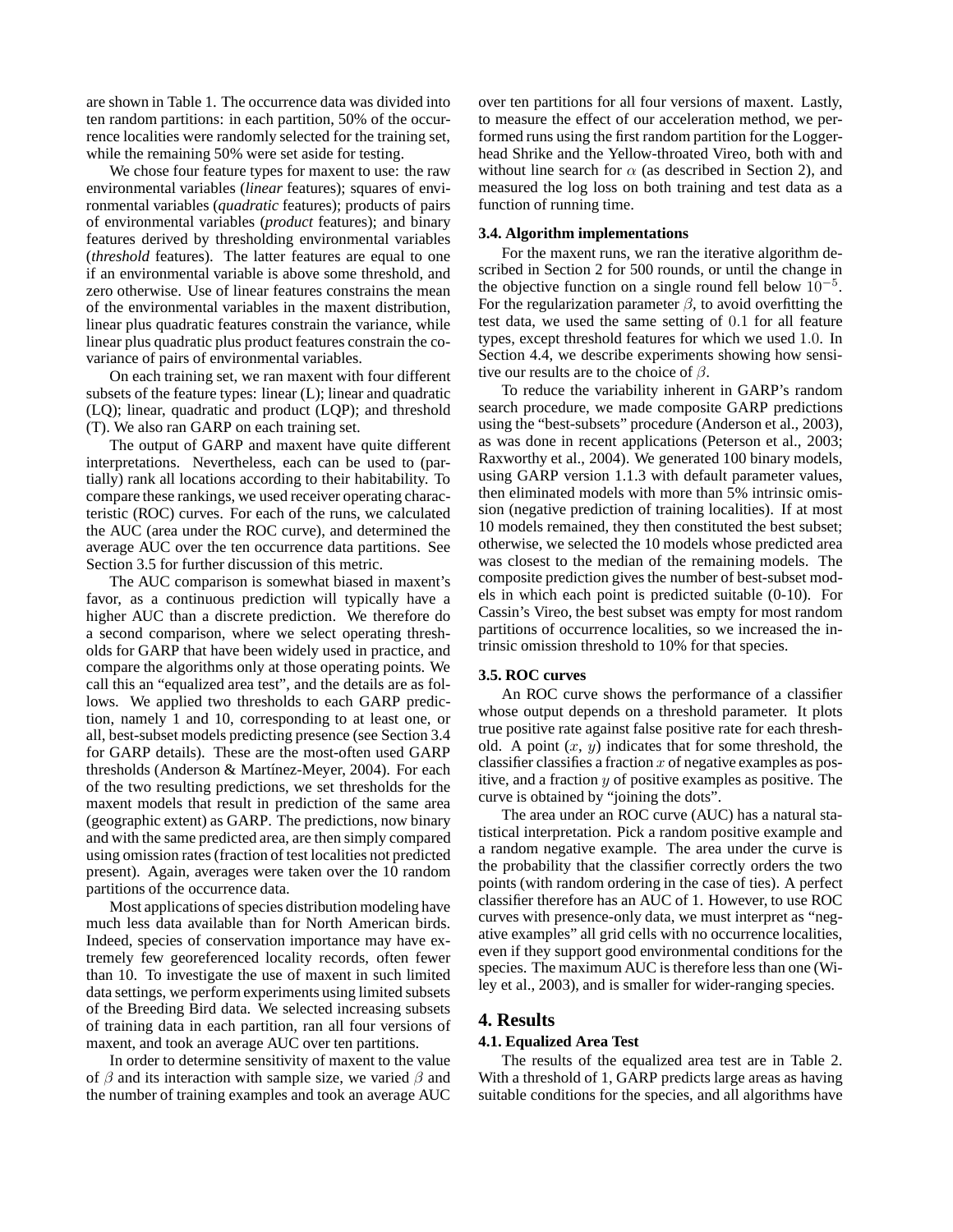

Figure 3. *Learning curves.* AUC averaged over 10 partitions for four versions of maxent (L, LQ, LQP and T) as a function of the number of training examples. Numbers of training examples are plotted on a logarithmic scale. We also include the average AUC for GARP on all training examples. Curves for the remaining species look qualitatively similar.

very low average omission (with the exception of GARP on Cassin's Vireo). A threshold of 10 causes less overprediction, and reveals more differences between the algorithms. The best results are obtained by maxent with two of the feature sets (LQP and T). These two are superior to GARP on all species, often very substantially; LQ is superior to GARP for all species but BhV.

## **4.2. ROC analysis**

Table 3 shows the AUC for each species, averaged over the 10 random partitions of the occurrence localities. Example ROC curves used in computing the averages can be seen in Figure 2, which shows the performance of the algorithms on the first random partition for the Loggerhead Shrike and Yellow-throated Vireo.

The AUC for maxent improves dramatically going from linear (L) to linear plus quadratic (LQ) features, with a small further improvement when product features are added (LQP). The AUC for threshold features (T) is similar to LQP. For all species, the AUC for GARP is lower than for all maxent feature sets except sometimes L. Note that GARP is disadvantaged in AUC comparisons by not distinguishing between points in its highest rank (those points predicted present in all best-subset models), as can be seen in Figure 2, where GARP loses area at the left end of the ROC curve. Nevertheless, wherever GARP has data points, maxent with the better feature sets is quite consistently as good as or better than GARP.

## **4.3. Learning Curve Experiments**

Figure 3 shows the AUC averaged over 10 partitions for an increasing number of training examples on eight of the species. We also include GARP results for full training sets as a base line. As expected, models with a larger number of features tend to overfit small training sets, but they give more accurate predictions for large training sets.

Linear models do not capture species distribution very well and are included only for completeness. With the exception of the Plumbeous Vireo, three remaining versions of maxent outperform L models already for the smallest training sets. LQP models become better than LQ for 30-40 training examples; their performance, however, matches that of LQ already for smaller training sets. T models perform worse than both LQ and LQP for small training sets, but they slightly outperform LQP once training sets reach 400 examples. Learning curves for species with large numbers of examples indicate that for both LQ and LQP about 50- 100 examples suffice for a prediction that is close to optimal for those models.

#### **4.4. Sensitivity to Regularization**

Figure 4 shows the sensitivity of maxent to the regularization value  $\beta$  for LQP and T versions of maxent. Due to the lack of space we do not present results for L and LQ versions, and give sensitivity curves for only four species. Curves for the remaining species look qualitatively similar. Note the remarkably consistent peak at  $\beta \approx 1.0$ for threshold feature curves; theoretical reasons for this phenomenon require further investigation. For LQP runs, peaks are much less pronounced and do not appear at the same value of  $\beta$  across different species. Benefits of regularization in LQP runs diminish as the number of training examples increases (this is even more so for LQ and L runs, not presented here). This is because the relatively small number of features (compared with threshold features) naturally prevents overfitting large training sets.

## **4.5. Feature Profiles**

Maxent as we have described it returns a vector  $\lambda$  that characterizes the Gibbs distribution  $q_{\lambda}(x) = e^{\lambda \cdot f(x)}/Z_{\lambda}$ minimizing the (regularized) log loss. When each feature is derived from one environmental variable then the linear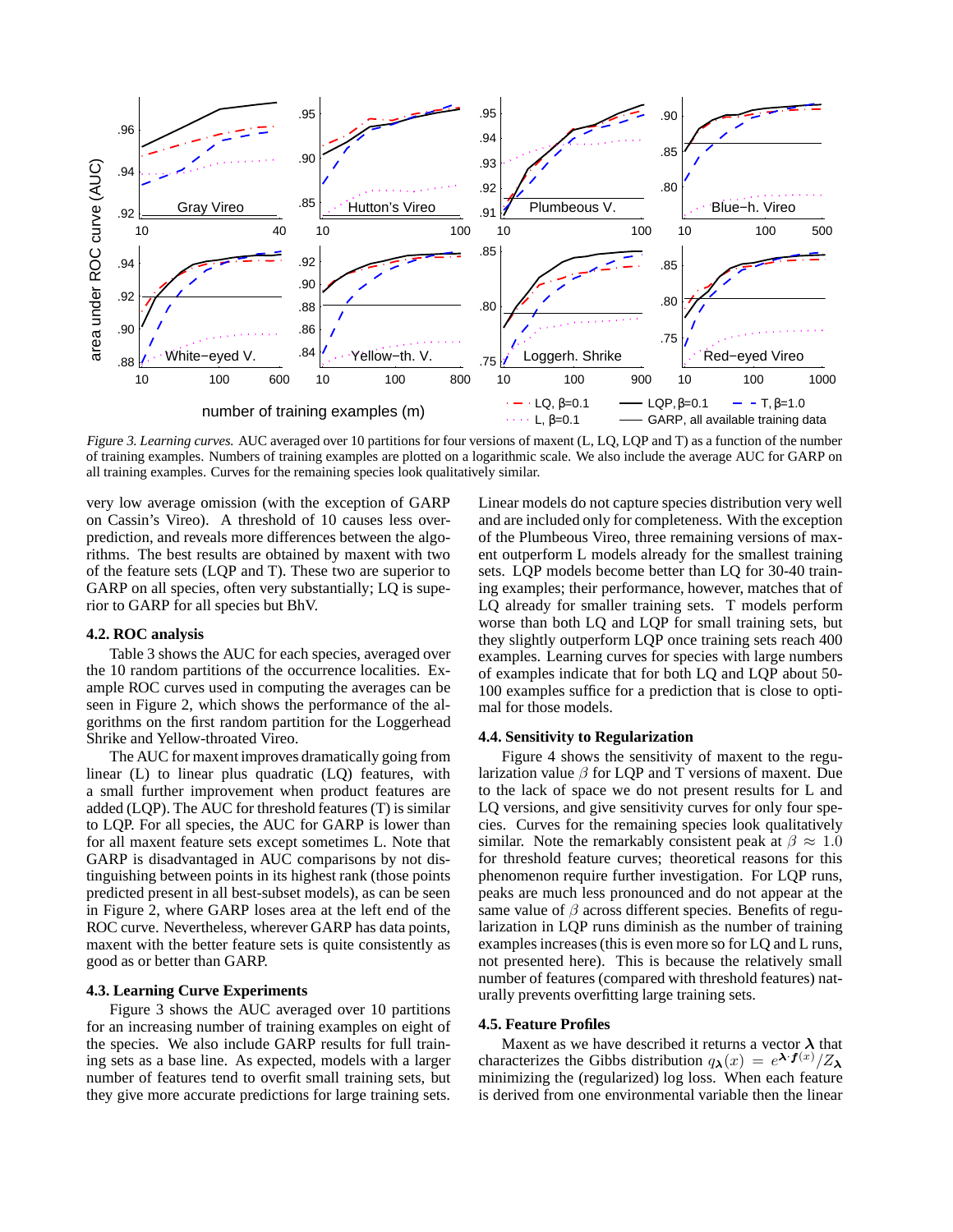

Figure 4. *Sensitivity of maxent to regularization.* AUC averaged over 10 partitions as a function of β for a varying number of training examples. For a fixed value of  $\beta$ , maxent finds better solutions (with a larger AUC) as the number of examples grows. We ran maxent with 10, 32, 100 and 316 training examples. Curves from bottom up correspond to these numbers; curves for higher numbers are missing where fewer training examples were available. Values of  $\beta$  are of the form  $10^{i/6}$  and are plotted on a logarithmic scale.



Figure 5. *Feature profiles learned on the first partition of the Yellow-throated Vireo.* For every environmental variable, its additive contribution to the exponent of the Gibbs distribution is given as a function of its value. This contribution is the sum of features derived from that variable weighted by the corresponding lambdas. Profiles for three types of maxent runs have been shifted for clarity — this corresponds to adding a constant in the exponent; it has, however, no effect on the resulting model since constants in the exponent cancel out with the normalization factor.

combination in the exponent of  $q_{\lambda}$  can be decomposed into a sum of terms each of which depends on a single environmental variable. Plotting the value of each term as a function of the corresponding environmental variable we obtain feature profiles for the respective variables. This decomposition can be carried out for L, LQ and T models, but not for LQP models. Note that adding a constant to a profile has no impact on the resulting distribution as constants in the exponent cancel out with  $Z_{\lambda}$ . For L models profiles are linear functions, for LQ models profiles are quadratic functions, and for T models profiles can be arbitrary step functions. These profiles provide an easier to understand characterization of the distribution than the vector  $\lambda$ .

Figure 5 shows feature profiles for an LQ run on the first partition of the Yellow-throated Vireo and two T runs with different values of  $\beta$ . The value of  $\beta = 0.01$  only prevents components of  $\lambda$  from becoming extremely large, but it does little to prevent heavy overfitting with numerous peaks capturing single training examples. Raising  $\beta$  to 1.0 completely eliminates these peaks. This is especially prominent for the aspect variable where the regularized T as well as the LQ model show no dependence while the insufficiently regularized T model overfits heavily. Note the rough agreement between LQ profiles and regularized T profiles. Peaks in these profiles can be interpreted as intervals of environmental conditions favored by a species. However, from a flat profile we may not conclude that the species distribution does not depend on the corresponding variable since variables may be correlated and maxent will sometimes pick only one of the correlated variables.

## **4.6. Acceleration**

For the LQP version of maxent, line search on  $\alpha$  substantially accelerated convergence when meaured in terms of log loss both on training and on test data. Log loss on test data in the first partition decreased with running time (measured on a 1GHz Pentium) as follows:

| Bird | Line search? | 10s    | .50s   | 100s   | 300s   |
|------|--------------|--------|--------|--------|--------|
| LS   | no           | 10.424 | 10.205 | 10.131 | 10.068 |
| LS   | yes          | 10.130 | 10.054 | 10.047 | 10.040 |
| YV   | no           | 10.086 | 9.658  | 9.536  | 9.433  |
| YV   | yes          | 9.540  | 9.358  | 9.339  | 9.334  |

The observed acceleration is similar to that obtained by Goodman (2002). Line search made no discernible dif